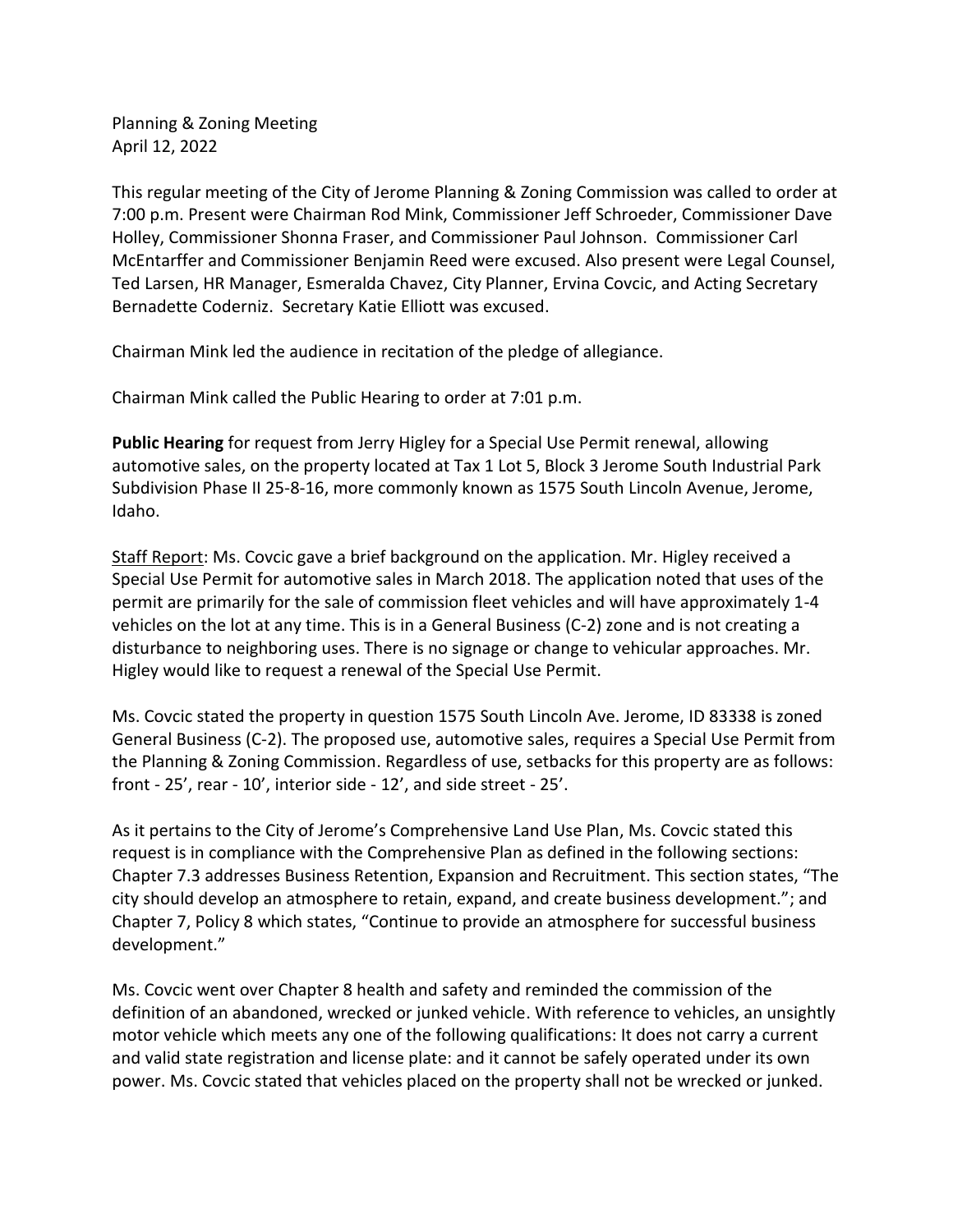If approved, Ms. Covcic recommended the following conditions: Maximum of ten (10) vehicles for sale at any given time; All vehicles placed on the property shall not be wrecked or junked; Comply with all City, State, Federal requirements; and Special use Permit shall be allowed for up to three (3) years, renewable upon expiration.

Upon inquiry from Commissioner Holley, Chairman Mink stated the Commission can agree to extend the expiration of the permit as they choose.

Applicant Testimony: Josiah Higley, 1575 South Lincoln, stated they have limited auto group inventory which has been slower but are still wanting to sell their used vehicles/trucks to the local agriculture community. They would like to continue to sell on the lot and he explained the improvements they have done to the lot and stated his plans to keep it a clean area. They are requesting renewal to keep with what they're doing. Upon inquiry from Chairman Mink, Mr. Higley stated he is in agreement with the conditions stated and said they are also complying with the state dealer's license, which was just renewed. Mr. Higley stated they also recently passed the audits as a state-regulated group.

There being no testimony in favor, neutral or in opposition, Chairman Mink closed the Public Hearing at 7:06 p.m.

**Consider** a request from Jerry Higley for a Special Use Permit renewal, allowing automotive sales, on the property located at Tax 1 Lot 5, Block 3 Jerome South Industrial Park Subdivision Phase II 25-8-16, more commonly known as 1575 South Lincoln Avenue, Jerome, Idaho- *action item*

Commissioner Johnson inquired about having the permit for three (3) years, and Commissioner Holley stated he would recommend five (5) years. After discussion, the commission agreed with five (5) years.

Commissioner Holley made a motion to approve the request from Jerry Higley for a Special Use Permit renewal, allowing automotive sales, on the property located at Tax 1 Lot 5, Block 3 Jerome South Industrial Park Subdivision Phase II 25-8-16, more commonly known as 1575 South Lincoln Avenue, Jerome, Idaho, with the following conditions: Maximum of ten (10) vehicles for sale at any given time; All vehicles placed on the property shall not be wrecked or junked; Comply with all City, State, Federal requirements; and Special use Permit shall be allowed for up to five (5) years, renewable upon expiration.

Second to the motion by Commissioner Johnson and carried.

After consideration, the motion passed by the following votes: AYE: Commissioner Jeff Schroeder, Commissioner Shonna Fraser, Commissioner David Holley, and Commissioner Paul Johnson. NAYE: None

Chairman Mink called the Public Hearing to order at 7:08 p.m.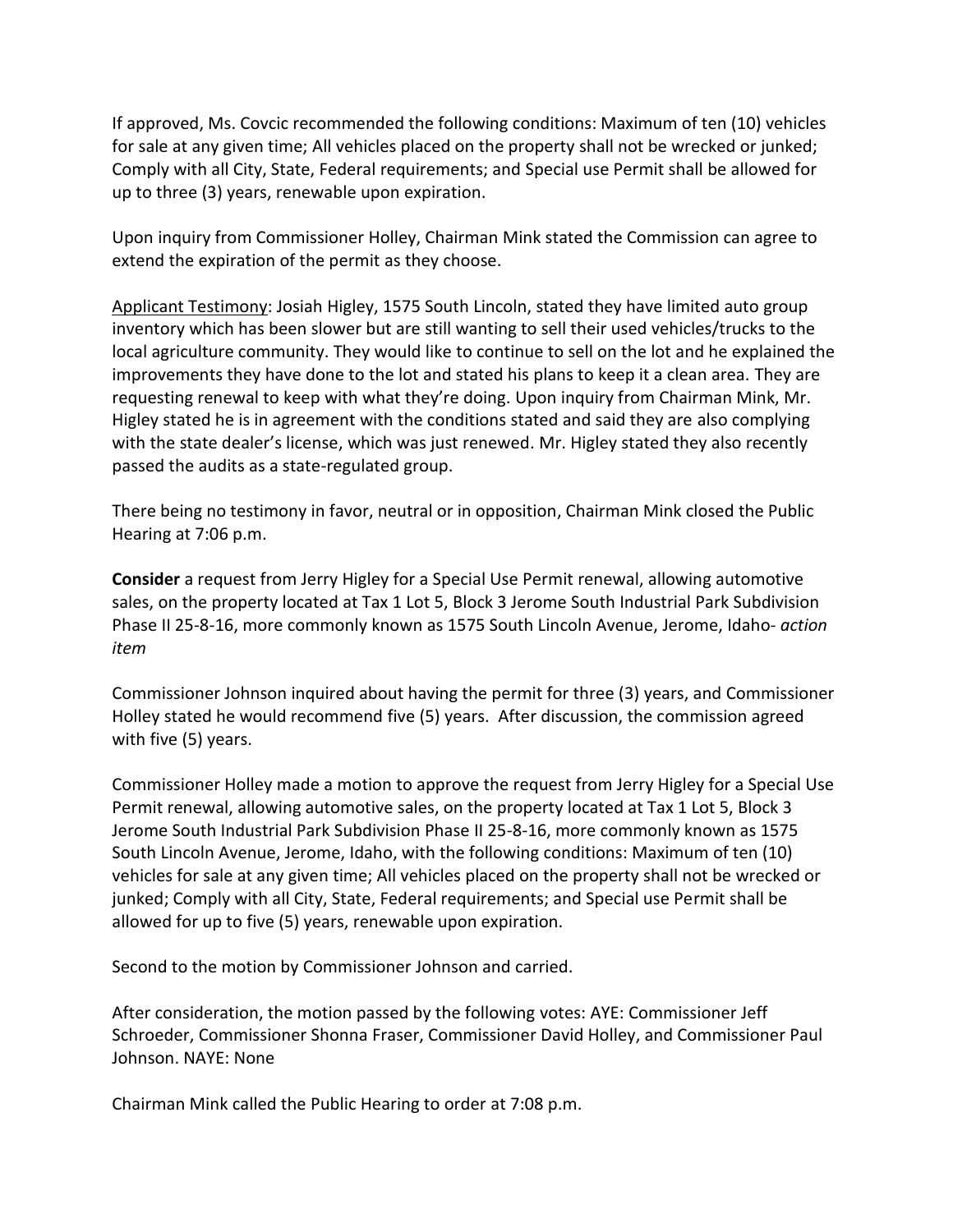**Public Hearing** for request from the Occupants residing at 600 2nd Avenue East, for a Special Use Permit allowing four (4) hen chickens and two (2) quail, on the property located at Lot 7, & the West 15' of Lot 8, Blk 201, East End Sub (SE 18-8-17), more commonly known as 600 2nd Avenue East, Jerome, Idaho.

Staff Report: Ms. Covcic stated property in question at 600 2nd Ave East Jerome, ID 83338 is zoned Residential 2 (R-2). The proposed use, the possession of chicken or poultry requires a Special Use Permit from the Planning and Zoning Commission. Regardless of use, setbacks for detached accessory structures on the property will not be less than three (3) feet from the rear or side property lines.

As it pertains to the Jerome Municipal Code (JMC) 17, Ms. Covcic went over the Section F, Chicken, Poultry and Fowl with the commission. No household or parcel of property shall keep more than six (6) chickens, poultry or fowl. Roosters are prohibited. The chickens, poultry or fowl shall be contained to the site or the site shall be fenced. Any chicken coop or accessory structure associated with the chickens, poultry or fowl shall be places in accordance with the accessory structure setback requirements. Chickens, poultry or fowl shall not be kept in the front yard. Special use permits shall be allowed for up to two (2) years and renewed on a biennial basis.

As it pertains to the City of Jerome's Comprehensive Land Use Plan, Ms. Covcic stated this request is in compliance with the Comprehensive plan as it relates to Rural Residential Land Uses requiring Special Use Permits in Section 3.1.1.

Ms. Covcic reminded the commission of the nuisance ordinance that defines stable matter as a nuisance. Manure must be properly disposed of to not create a nuisance.

Regarding the General Standards for Special Uses, Ms. Covcic stated the Planning and Zoning Code allows up to six (6) chickens, poultry or fowl in the R-2 zone with an approved Special Use Permit. The request appears to be harmonious with the objectives of the Comprehensive Plan. The applicant states that the chickens and quail will be kept in the backyard on the northern fenced-in area and not visible to the street. The applicant states that the request will not be hazardous and the chicken manure will be used for a garden on the property. There is no indication that additional services will be needed to serve this use. The applicant states they will be feeding and taking care of the chicken and quail. The applicant states there will be no cost to the community for this request and will not be detrimental. The applicant states there will only be six (6) total chickens and quail and will be in a properly sized coop and enclosure. There will be no rooster. The applicant will need to keep the coop and run properly cleaned. The applicant states there will be no interference with traffic and that no vehicular approaches are necessary. It does not appear that the animals will result in the destruction, loss or damage of a natural, scenic or historic feature of major importance.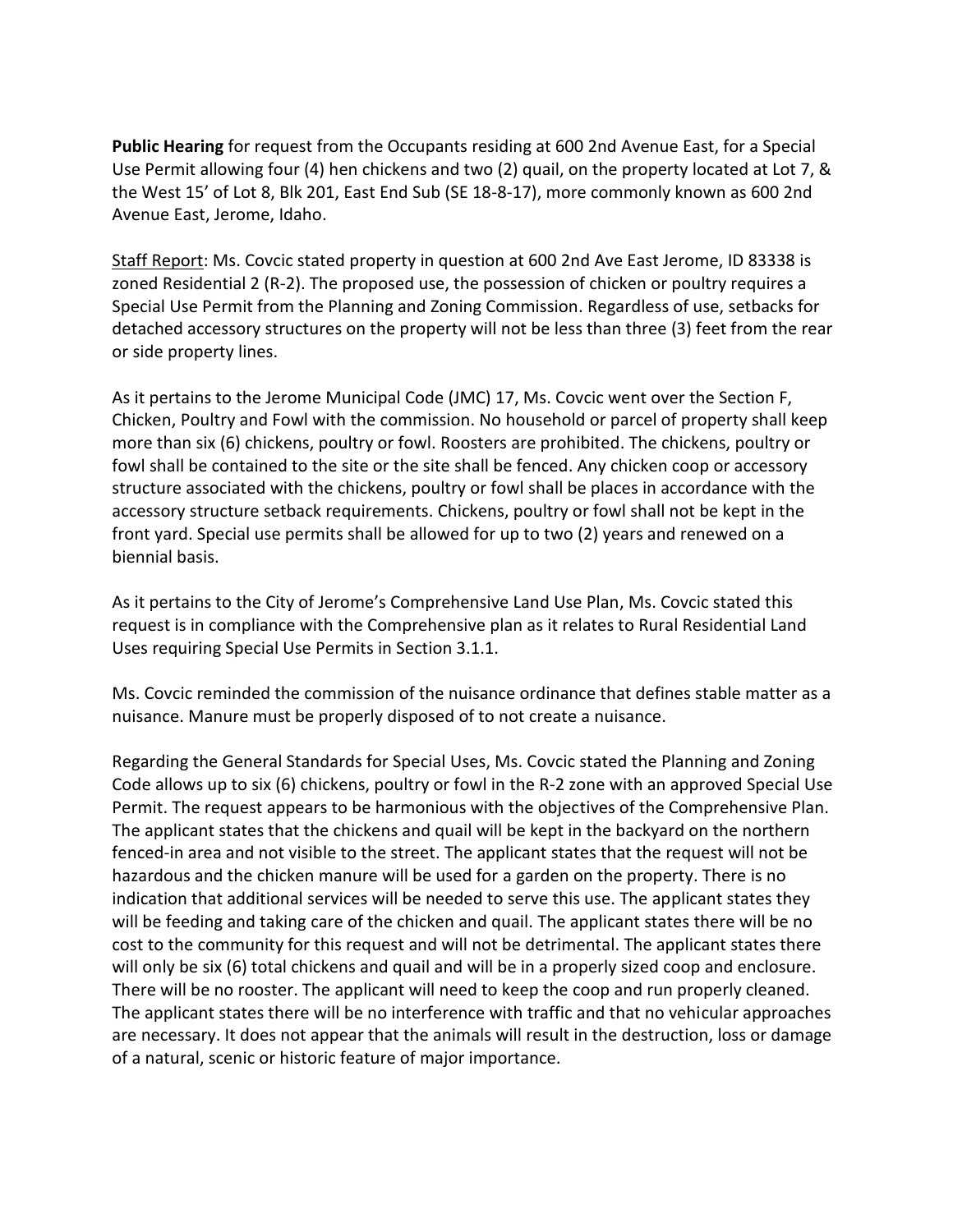If approved, Ms. Covcic recommended the following conditions: any coop shall be placed in accordance with the accessory structure setback requirements set forth in the Jerome Municipal Code; chickens/quail will not create odors, noise, nor be detrimental to persons, property or the general welfare; and Special Use Permit shall be allowed for two (2) years, renewable upon expiration.

Upon inquiry by Commissioner Johnson, Ms. Covcic stated this is the first time the applicant is requesting an SUP.

Applicant Testimony: Morgan Quayle, 600 2<sup>nd</sup> Avenue East, stated she was available for questions from the commission as she approved with all of what Ms. Covcic has stated. Upon inquiry from Chairman Mink, Ms. Quayle stated she has always wanted to have quail, and with it being her last name she wanted to try to raise them. Upon inquiry from Commissioner Holley, Ms. Quayle stated she does not have the animals yet and she would like to have them for eggs. Upon clarification, Chairman Mink stated she was part of a subdivision but there is not a HOA. Upon inquiry from Commissioner Johnson, Ms. Quayle stated she would be moving the coop around the yard when they water, so they will meet setbacks.

There being no testimony in favor, neutral or in opposition, Chairman Mink closed the Public Hearing at 7:15 p.m.

**Consider** a request from the Occupants residing at 600 2nd Avenue East, for a Special Use Permit allowing four (4) hen chickens and two (2) quail, on the property located at Lot 7, & the West 15' of Lot 8, Blk 201, East End Sub (SE 18-8-17), more commonly known as 600 2nd Avenue East, Jerome, Idaho- *action item*

Commissioner Fraser inquired if two years is typical for a SUP, Chairman Mink stated they usually agree with one year at first then they can renew for two years after. Extensive discussion was held on the time frame for the use, the combination of chickens and quail, and the definition of fowl.

Commissioner Fraser made a motion to approve the request from the Occupants residing at 600 2nd Avenue East, for a Special Use Permit allowing up to six hen chickens and/or quail, on the property located at Lot 7, & the West 15' of Lot 8, Blk 201, East End Sub (SE 18-8-17), more commonly known as 600 2nd Avenue East, Jerome, Idaho, with the following conditions: allow up to six hen chickens and/or quail; chickens and quail will not create odors, excessive noise, nor be detrimental to persons, property or the general welfare; any accessory structure associated with the goats or chickens shall be placed in accordance with the accessory structure setback requirements set forth in the Jerome Municipal Code; and Special Use Permit shall be allowed for up to one (1) year, renewable upon expiration.

Second to the motion by Commissioner Schroeder and carried.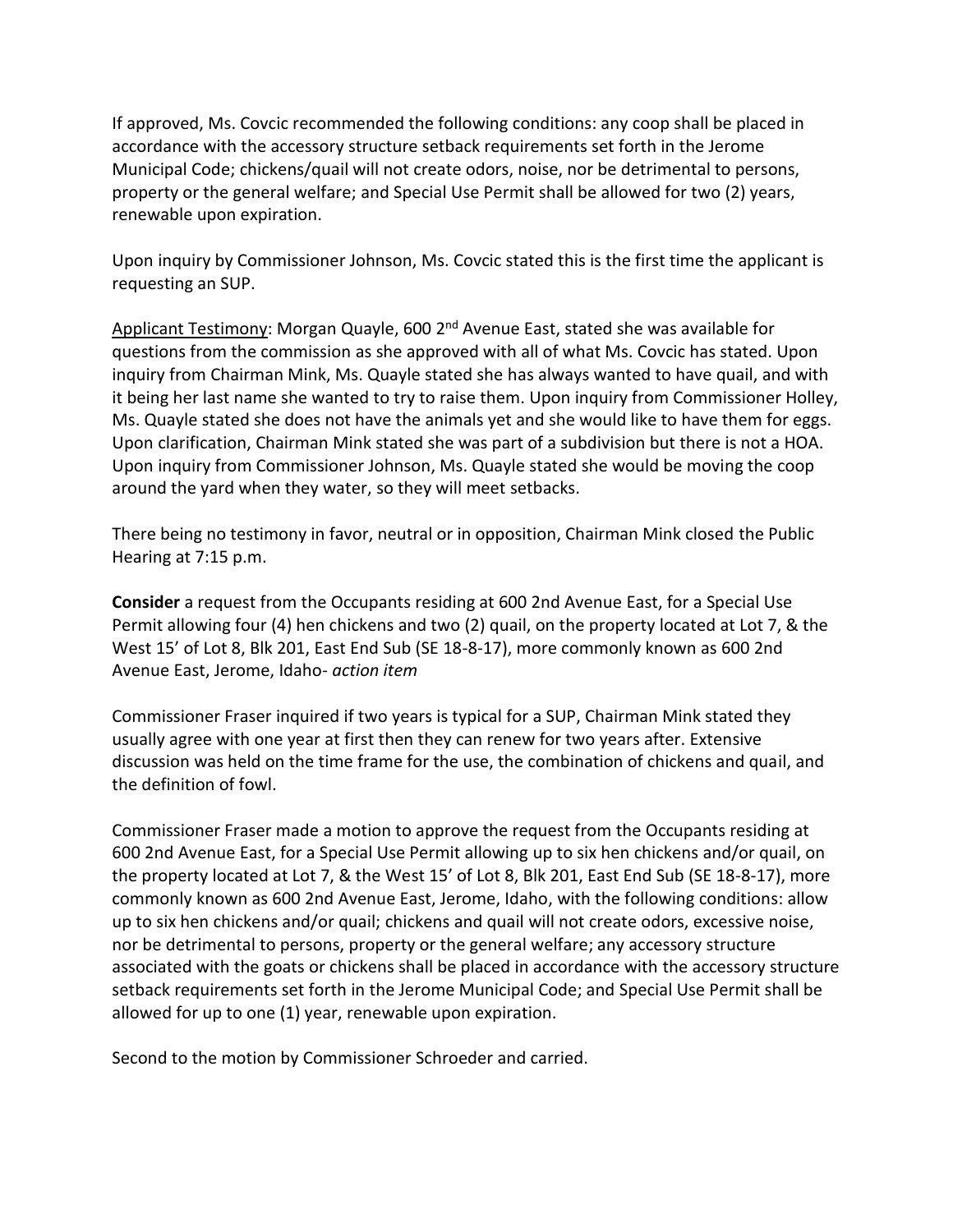After consideration, the motion passed by the following votes: AYE: Commissioner Jeff Schroeder, Commissioner Shonna Fraser, Commissioner Holley, and Commissioner Paul Johnson. NAYE: None

Upon inquiry from Chairman Mink, Ms. Chavez stated the applicant requested their name not be used for privacy purposes.

**Consider** a Design Review for 337 West Main Street, Jerome, Idaho- *action item*

Staff Report: Ms. Covcic stated Wickel Tire Pros at 337 West Main Street is located in a Central Business District (CBD) zone. The design review proposal is for remodeling the exterior. The application notes that stucco siding will be used for the front of the building. The sides and rear of the building will be left as is. Colors to be used include heritage red and grey. The application includes a sample of such colors. Ms. Covcic stated the applicant has also proposed new building signs but those will be done administratively when the application is complete.

Regarding the Design Review Guideline #24, Wall Colors, Ms. Covcic stated the exterior wall colors should harmonize with the site and surrounding buildings. Bright and dramatic color can be used for accent on exterior wall areas hidden from general view. In most cases only one or two accent colors should be used in addition to the base color. Paint colors, along with architecture and signage, convey the first impression about a business, and should be chosen with great care. The color scheme should avoid the extremes of inoffensive and drab on the one hand, and garish on the other. Painting of a façade must be done in a professional manner and workmanship, using two coats or more of paint where needed. The application states exterior wall colors and finishes will harmonize with the surrounding site. The heritage red as an accent color will differentiate the business from surrounding buildings.

If approved, Ms. Covcic recommended the following conditions: comply with all Building and Fire Department requirements and inspections; and comply with all City, State and Federal requirements.

Jesse Wickel, 230 N 500 E, Rupert, stated they bought the building from Tri-State, wanting to make the building presentable and manageable, and clean up building. Tim Tibbits will be the manager of the building. They want to establish a business with the existing buildings and hope to get a new building in the future. Upon inquiry form Chairman Mink, Mr. Wickel stated the photo shown is the Burley location. They used tin with the building in Burley, and with the way this building is, the contractor suggested using stucco but all of the colors are the franchised colors. He continued that Lytle signs will provide the lit sign. Upon inquiry from Commissioner Holley, Mr. Wickel stated they did not bring color samples. Commissioner Holley stated some colors shown on paper are not necessarily the same in person. Chairman Mink stated he drove pass the Burley store and those colors were very close. Chairman Mink inquired if they would be doing anything with the east wall. Mr. Wickel stated they have new white tin now, but they will paint gray to match front of building. Upon inquiry from Commissioner Johnson, Mr. Wickel stated they are looking at getting started as soon as they can. Upon inquiry from Commissioner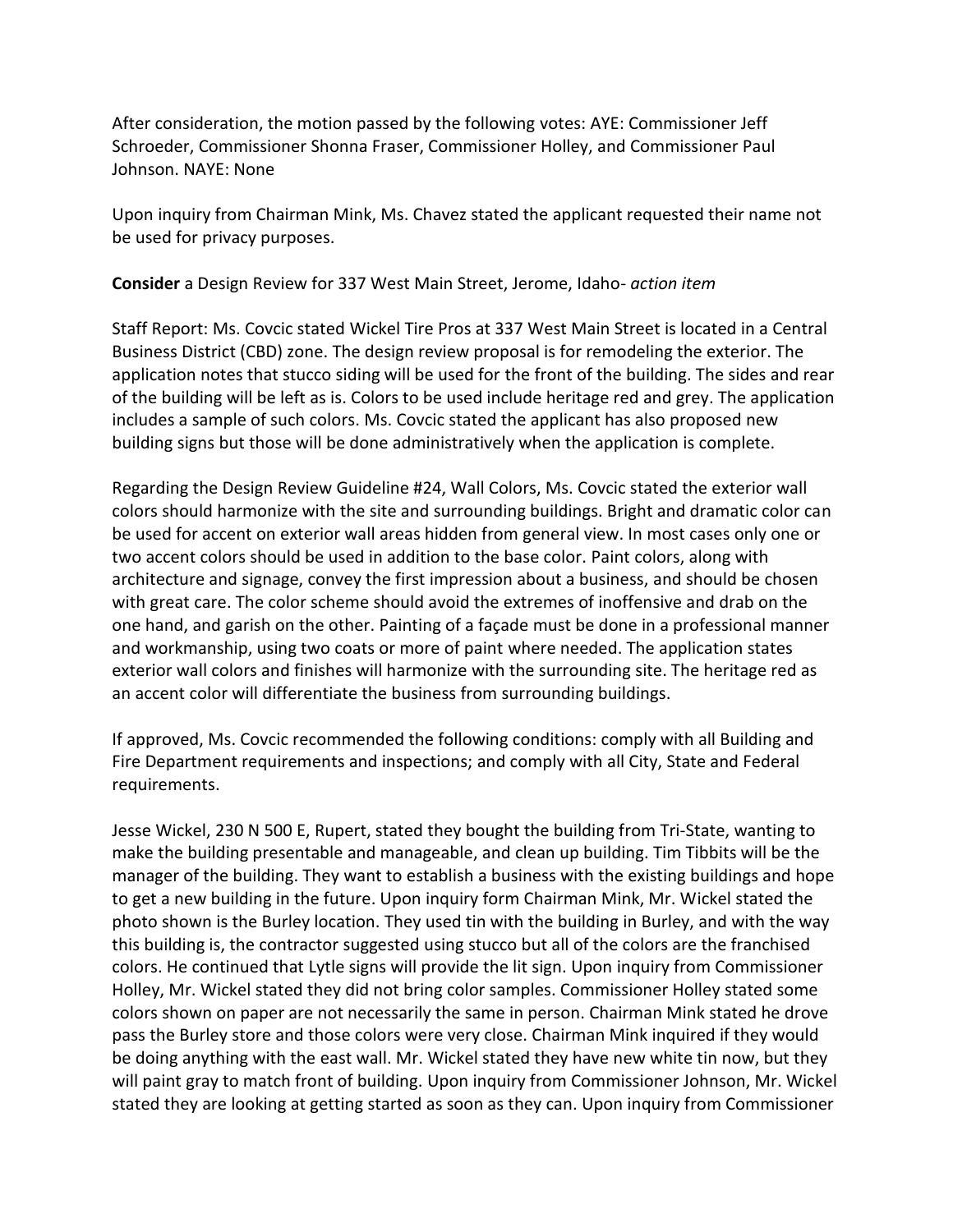Fraser, Mr. Wickel stated they will not have a lube bay until they can get employees to staff that service. They will continue with the other services provided.

Commissioner Holley asked to include in the motion that the colors must be as presented in the documents, if any change must re-do. Chairman Mink stated the motion is as presented.

Commissioner Johnson made a motion to approve the Design Review for 337 West Main Street, Jerome, Idaho, as presented.

Second to the motion by Commissioner Schroeder and carried.

After consideration, the motion passed by the following votes: AYE: Commissioner Jeff Schroeder, Commissioner Shonna Fraser, Commissioner Holley, and Commissioner Paul Johnson. NAYE: None

**Consider** a Design Review for 133 West Main Street, Jerome, Idaho- *action item*

Staff Report: Ms. Covcic stated the business functioning as an event space at 133 West Main Street is located in a Central Business District (CBD) zone. The current exterior includes windows covered with light colored wood, brick exterior wall and other materials. The design review proposal is to update street facing windows and the top portion of the building paint to match. The application notes that plans include rustic window covers with brown stain as shown in supporting photos. The top portion of the building will be painted to match the rustic windows.

Regarding the Design Review Guideline #24, Wall Colors, Ms. Covcic stated exterior wall colors should harmonize with the site and surrounding buildings and should tend toward warm earth tones and hues. Bright and dramatic color can be used for accent on exterior wall areas hidden from general view. Brilliant, luminescent, or day-glow colors will not be approved. Additional, guidelines state paint colors, along with architecture and signage, convey the first impression about a business, and should be chosen with great care. The color scheme should avoid the extremes of inoffensive and drab on the one hand, and garish on the other. Painting of a façade must be done in a professional manner and workmanship, using two coats or more of paint where needed.

Ms. Covcic stated the application plans of stained wood window updates and matching paint of top portion of the building appear to harmonize with the surrounding site with warm earth tones and hues.

If approved, Ms. Covcic recommended the following conditions: Comply with all Building and Fire Department requirements and inspections; and Comply with all City, State and Federal requirements.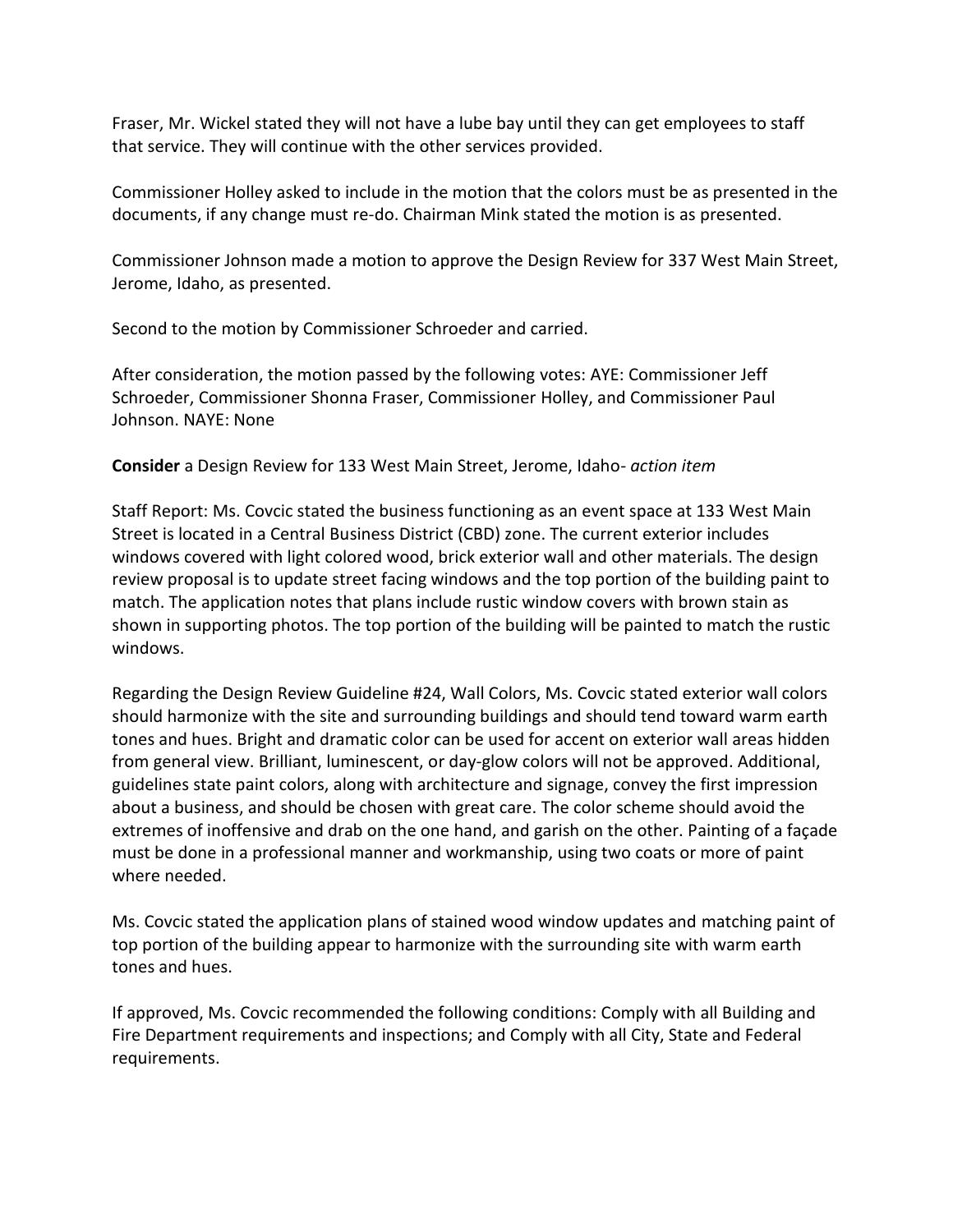Chairman Mink inquired about the top of the building. The color of the top of the building is a shade of red. Commissioner Johnson inquired if the applicant was just doing the windows plus painting some of the exterior. Ms. Covcic confirmed they would be painting the top of the building and redoing the window covering.

Maria Ortega, PO Box 84, Jerome, stated they did not board up the windows and they do not like them either. She stated her husband refinished one window to show how the others would look. Upon inquiry from Commissioner Holley, Ms. Ortega stated they will all have the added details as they one they just finished. Upon inquiry from Chairman Mink, Ms. Ortega stated there are four windows. Upon inquiry from Commissioner Johnson, Ms. Ortega stated they will eventually redo the doors which will have their logo on them but for right now, they are working on the window covers and the top of the building. Discussion was held on the window treatment, wood stain, how wood takes stain, needing the colors to be uniform, the trim being a slightly different stain that the rest of the wood to make sure there is a contrast, and having the feel of the inside to match the outside of the building.

Chairman Mink stated he liked the contrast of the wood to make sure it doesn't disappear. Commission Holley stated it will be a different look.

Commissioner Johnson made a motion to approve the Design Review for 133 West Main Street, Jerome, Idaho, as presented with all work being uniform in design and color.

Second to the motion by Commissioner Holley and carried.

After consideration, the motion passed by the following votes: AYE: Commissioner Jeff Schroeder, Commissioner Shonna Fraser, Commissioner David Holley, and Commissioner Paul Johnson. NAYE: None

## **Consent Agenda**

*The consent calendar consists of items that are considered to be routine in nature and will be enacted in the form of one motion. Any item can be removed from the consent calendar and heard in its regular order at the request of any commissioner or the chairman.* 

A. Approve the minutes from the March 8, 2022 regular meetings;

Commissioner Fraser made a motion to approve the consent agenda as presented.

Second to the motion by Commissioner Schroeder and carried.

After consideration, the motion passed by the following votes: AYE: Commissioner Jeff Schroeder, Commissioner Shonna Fraser, Commissioner David Holley, and Commissioner Paul Johnson. NAYE: None.